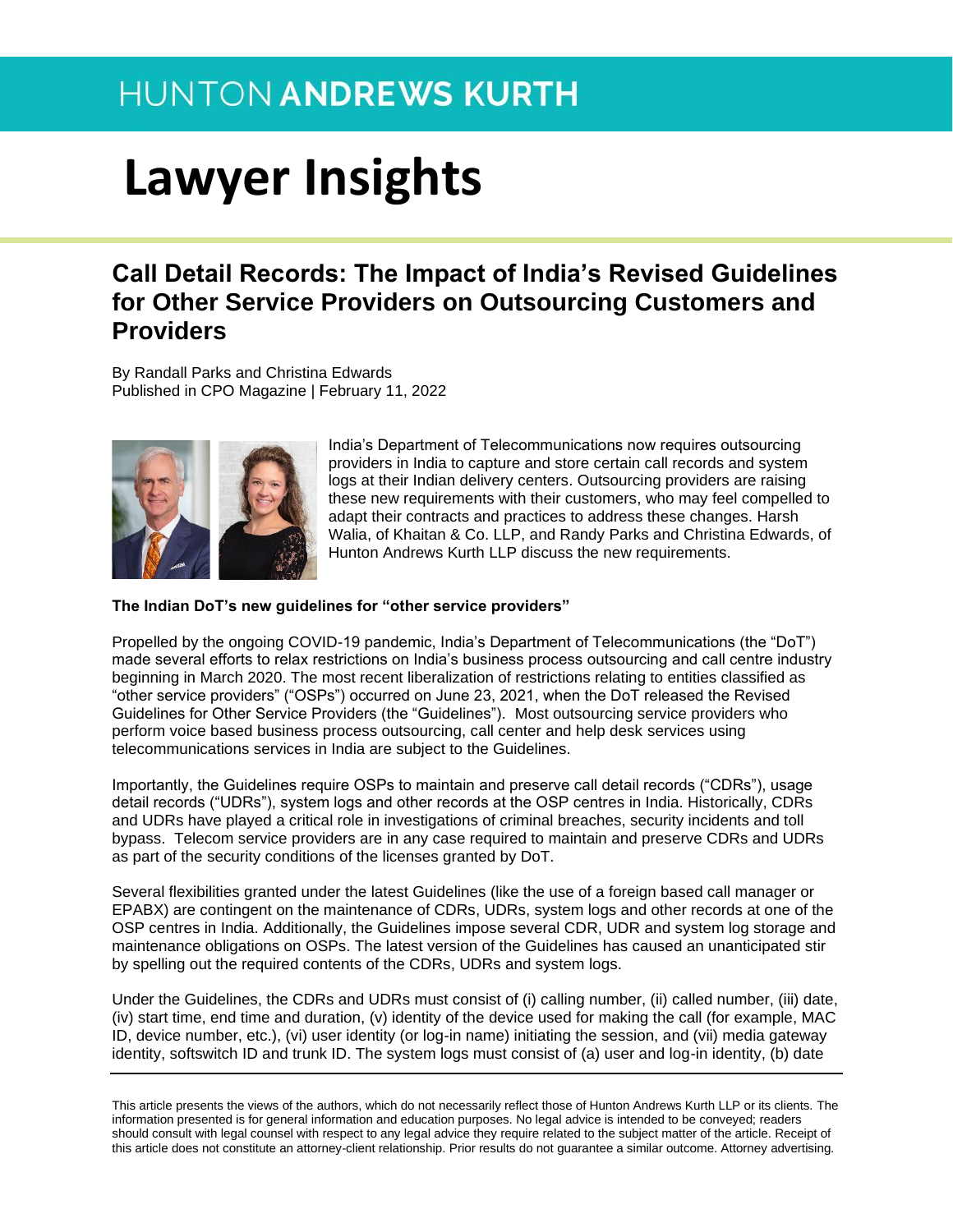## **HUNTON ANDREWS KURTH**

#### **Call Detail Records: The Impact of India's Revised Guidelines for Other Service Providers on Outsourcing Customers and Providers** By Randall Parks and Christina Edwards

Published in CPO Magazine | February 11, 2022

and time of log-in, (c) date and time of log-out, (d) commands and activities performed, and (e) response of command and activities. The Guidelines require OSPs to preserve the CDRs, UDRs and system logs for one year.

Prior to the recent release of the Guidelines, in the absence of such stipulated requirements, the contents of CDRs, UDRs and system logs (which were already required to be maintained by OSPs) were dependent on the features and functionalities of the equipment used. Therefore, apart from the requirement that CDRs, UDRs and system records be maintained and preserved, the rules were notably less burdensome prior to the Guidelines because OSPs had more flexibility on the contents of such records. Now, OSPs have to expend additional effort to collect the prescribed contents of the CDRs, UDRs and system logs.

#### **Customer responses to the DoT's new guidelines**

Since the data collection required by the Guidelines is mandatory, outsourcing customers – especially those that are highly regulated or have made data location commitments to their customers – need to be savvy in structuring contractual provisions that navigate competing compliance demands. The negotiation between outsourcing customers and Indian OSPs will not be focused on whether the Indian OSPs collect, store, disclose and use the required information, but how they do so.

Outsourcing customers should consider whether their existing agreements with Indian OSPs are adequate to address the requirements of the Guidelines or whether specific amendments are necessary. If specific amendments or a side agreement are needed, the agreement (a "Guidelines Agreement") should briefly summarize the applicable Guidelines, specifically identify the data required to be collected, and where and how it will be stored and processed. Clearly identifying the rules and affected data memorializes the rationale for data retention and sets a foundation from which the parties can pivot as the Guidelines are revised in the future.

The Guidelines Agreement should require the OSP to implement information security requirements appropriate for the data and its storage and use, such as encryption and segregation of the collected data. These information security requirements will depend on each customer's sensitivities and may leverage requirements already captured elsewhere in the governing agreement between the parties.

The OSP's collection, use and disclosure of the collected data should be strictly limited to the scope of, and purposes required by, the Guidelines or other related applicable law. If the OSP is legally required to disclose any of the collected information, the Guidelines Agreement should require the OSP to provide the customer with advance written notice of any required disclosure (unless such notice is prohibited by the Guidelines or other applicable law), and to cooperate with the customer in seeking protective orders or other confidential treatment for the collected information.

As mentioned above, the Guidelines require retention of the CDRs, UDRs and system logs for one year. The Guidelines Agreement should adopt this retention period and prohibit any longer retention. Following the expiration of the one-year retention period, the OSP should be required to securely delete all stored data and provide the customer with evidence or certification that the deletion is complete.

All collection, storage, disclosure, use, and disposal of the collected information should be at the OSP's expense and limited to the minimum requirements necessary for the OSP to comply with the Guidelines or other applicable laws. If the Guidelines or other applicable laws change, the Guidelines Agreement